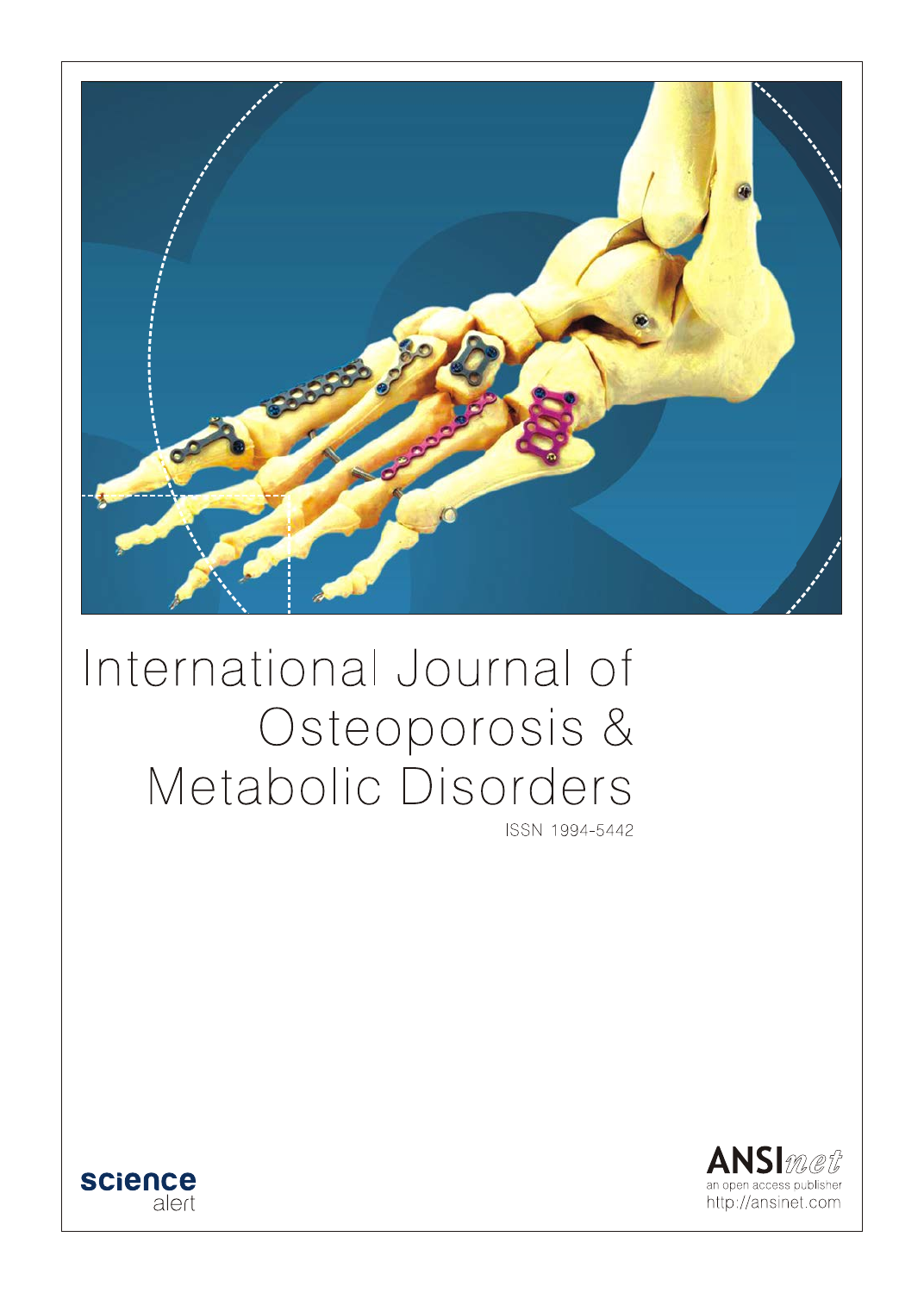ISSN 1994-5442 DOI: 10.3923/ijom.2017.10.16



## **Research Article Prevalence of Osteoporosis in Type 2 Diabetes Mellitus Patients Using Dual Energy X-Ray Absorptiometry (DEXA) Scan**

 $^{\text{\tiny{1}}}$ Shivank Prakash,  $^{\text{\tiny{1,2}}}$ Ravi. S. Jatti,  $^{\text{\tiny{3}}}$ Shridhar C. Ghagane,  $^{\text{\tiny{3,4}}}$ S.M. Jali and  $^{\text{\tiny{2,3}}}$ M.V. Jali

 Department of Orthopaedics, KLE University's JN Medical College, Nehru Nagar, 590010 Belagavi, India KLE Academy of Higher Education and Research (KLE University), Nehru Nagar, 590010 Belagavi, India Department of Diabetology and Medicine, KLES Diabetes Centre, KLES Dr. Prabhakar Kore Hospital and Medical Research Centre, JN Medical College, KLE Academy of Higher Education and Research (KLE University) Nehru Nagar, 590010 Belagavi, Karnataka, India

4 Department of Paediatrics, KLE University's JN Medical College, 590010 Belagavi, India

### Abstract

**Background and Objective:** Osteoporosis is a growing health dilemma recognized in both developed and developing countries associated with substantial morbidity worldwide. The present study aimed to determine the prevalence of osteoporosis in type 2 diabetes mellitus patients using Dual energy X-ray absorptiometry (DEXA) scan. Materials and Methods: Data were collected from type 2 diabetes mellitus patients attending orthopaedics and diabetes centre who were willing to undergo DEXA Scan. The DEXA was done at hip and spine to assess bone mineral density (BMD). Various other risk factors were evaluated through a questionnaire. T-Scores and Z-Scores have been measured for the presence of osteoporosis based on WHO criteria. Descriptive statistics, t-test and Mean±SD was used as statistical test. Data were entered and analyzed using SPSS. Results: A total of 96 type 2 diabetes mellitus patients were studied. The study revealed the prevalence of osteoporosis at the spine 39.6% while at the hip 20.9%. The overall incidence seen was 43.8%. Predominantly, osteoporotic diabetes had lower body weight and lower body mass index with reduced duration of exposure to sunlight. The prevalence of osteoporosis was higher among the group with a positive history of alcohol and smoking. Conclusion: The present study indicates that high prevalence of osteoporosis in type 2 diabetes mellitus patients is a cause for concern. Measures such as adequate vitamin D and calcium intake, physical activity and exposure to sunlight will be useful in preventing the occurrence of osteoporosis.

Key words: Skeletal disease, osteoporosis, type 2 diabetes mellitus, DEXA scan, bone mineral density

Citation: Shivank Prakash, Ravi. S. Jatti, Shridhar C. Ghagane, S.M. Jali and M.V. Jali, 2017. Prevalence of osteoporosis in type 2 diabetes mellitus patients using dual energy x-ray absorptiometry (DEXA) scan. Int. J. Osteoporosis Metab. Disorders, 10: 10-16.

Corresponding Author: M.V. Jali, Department of Diabetoloty and Medicine, KLES Diabetes Centre, KLES Dr. Prabhakar Kore Hospital and Medical Research Centre, JN Medical College, KLE Academy of Higher Education and Research (KLE University) Nehru Nagar, 590010 Belagavi, Karnataka, India Tel: +91(831)2473777/Ext: 1697, +919886475864 Fax: +91(831)2470732

Copyright: © 2017 Shivank Prakash et al. This is an open access article distributed under the terms of the creative commons attribution License, which permits unrestricted use, distribution and reproduction in any medium, provided the original author and source are credited.

Competing Interest: The authors have declared that no competing interest exists.

Data Availability: All relevant data are within the paper and its supporting information files.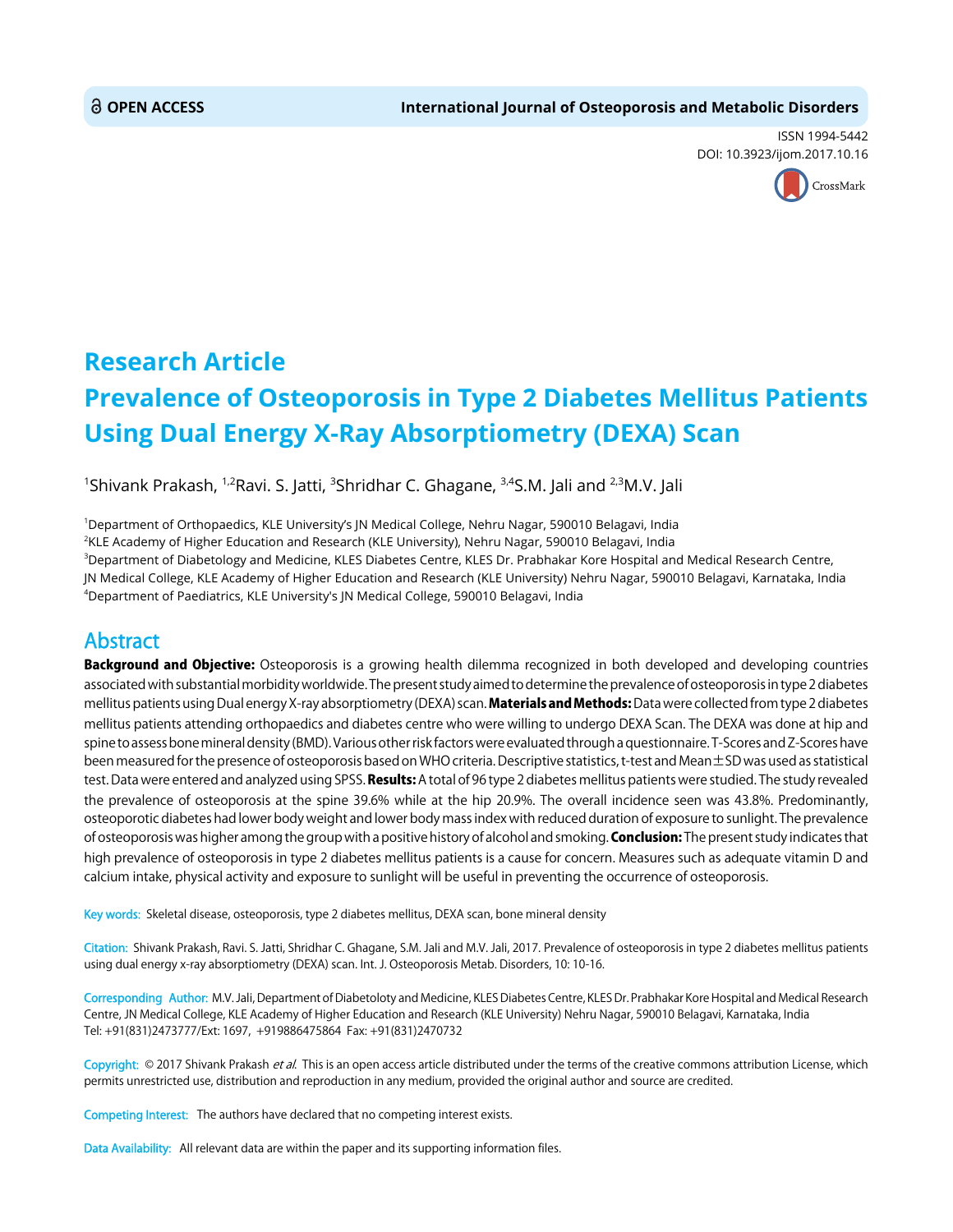#### INTRODUCTION

Osteoporosis is a skeletal condition characterized by decreased density (mass/volume) of normally mineralized bone1 . The incidence of osteoporosis occurs at about 70-80 years of age and in India, it may afflict those 10-20 years younger, at age 50-60<sup>2</sup>. The prevalence of osteoporosis is ticking, with projected global burden of osteoporosis hip fractures expected to exceed six million by 2050<sup>3</sup>. Thirty to fifty% of women and 15-30% of men have a lifetime risk of osteoporosis and osteoporosis-related fractures all over the world<sup>4</sup>. Osteoporosis is defined as "a systemic skeletal disease characterized by low bone mass and micro-architectural deterioration of bone tissue, with a consequent increase in bone fragility and susceptibility to fracture"5,6. This definition indicates that measurement of bone mineral density (BMD) is a central component to the diagnosis of the disease<sup>5</sup>. The diagnosis of osteoporosis is based on BMD measurements following the guidelines of World Health Organization  $(WHO)<sup>6</sup>$ .

The single best technique was used to measure BMD is Dual energy X-ray absorptiometry (DEXA) Scan<sup>3</sup>. Diabetes mellitus is a pandemic metabolic disease with substantial morbidity and mortality. Patients with diabetes mellitus have various skeletal disorders, including osteopenia or osteoporosis, Charcot's arthropathy and the diabetic foot syndrome7 . Evidence demonstrates a relationship between type 2 diabetes and multiple microvascular (e.g., retinopathy and neuropathy) and macrovascular complications (e.g., coronary heart disease) and more recently; an increased risk of bone fracture has been suggested<sup>8,9</sup>. Osteoporosis is the most significant metabolic bone disease in patients with diabetes mellitus<sup>10,11</sup>. Etiological association studies between diabetes and osteoporosis have reported that bone health is compromised by diabetes. Conversely, studies of patients with T2DM revealed an increased fracture risk due to the risk of falling despite higher BMD. Osteoporosis is the most important metabolic disorder in diabetes mellitus. These two aspects are frequent medical conditions with an increasing prevalence in the aging population<sup>12</sup>. To provide optimal bone health care for the growing number of patients with diabetes mellitus, is awareness of the epidemiology, careful clinical assessment and appropriate prevention or treatment of skeletal diseases. Thus, the study aims to determine the prevalence of osteoporosis in type 2 diabetes mellitus (T2DM) patients using DEXA scan and analysis of the risk factors affecting osteoporosis.

#### MATERIALS AND METHODS

The study was hospital based and data were collected from type 2 diabetes mellitus patients undergoing DEXA scan, attending outpatient department of Orthopaedics and Diabetes Centre, KLES Dr Prabhakar Kore Hospital and Medical Research Centre, Belagavi, during the period from January-December, 2015.

A total of 96 patients suffering from type 2 Diabetes mellitus and who were willing to undergo DEXA scan were selected for the study. They were male and female aged >30 years. Patients following medication which is known to affect calcium metabolism, long-term steroids, phenytoin, eltroxin, heparin, thiazide diuretics, oestrogen, thiazolidinediones (TZDs) were excluded. Patients with following long-term diseases like chronic liver/kidney diseases, chronic skin disease, malignancy and rheumatoid arthritis were also not considered. The DEXA scan was the gold standard in the assessment of BMD. The DEXA scan (Ge WIPRO 2008 Lunar Model, Belagavi, Karnataka, India) uses X-ray equipment and a computer to measure bone density. Bone mineral density was the most important tool in the diagnosis of osteoporosis. It allows for accurate, precise and reproducible assessment of BMD and enables the detection of osteoporosis before the occurrence of fractures. The variables analyzed were age, time since menopause, diet, socio-economic status, sunlight exposure, smoking, alcoholism, occupation, family history, body mass index and duration of diabetes.

Assessment of data: The bone mineral density (BMD in g cm $^{-2}$ ) 'T' and 'Z' scores were determined. The 'T' score compares the BMD result with that of a young adult of the same gender with a peak bone mass while ʻZ' score compares the BMD result with people of the same age group size and gender.

Data were analyzed as follows by following the WHO criteria<sup>6</sup>:

|                                                                 | Normal BMD $=$ T score not more than 1 SD below the adult |  |  |  |  |
|-----------------------------------------------------------------|-----------------------------------------------------------|--|--|--|--|
|                                                                 | mean                                                      |  |  |  |  |
|                                                                 | Osteopenia $=$ T-score between -1.0 and-2.5               |  |  |  |  |
| Osteoporosis = T-score $\langle$ -2.5 with or without fragility |                                                           |  |  |  |  |
|                                                                 | fracture                                                  |  |  |  |  |

Data were collected and recorded. Diagnosis based on the BMD score were made. The BMD data were correlated with the data of various risk factors obtained through the questionnaire and correlations were derived.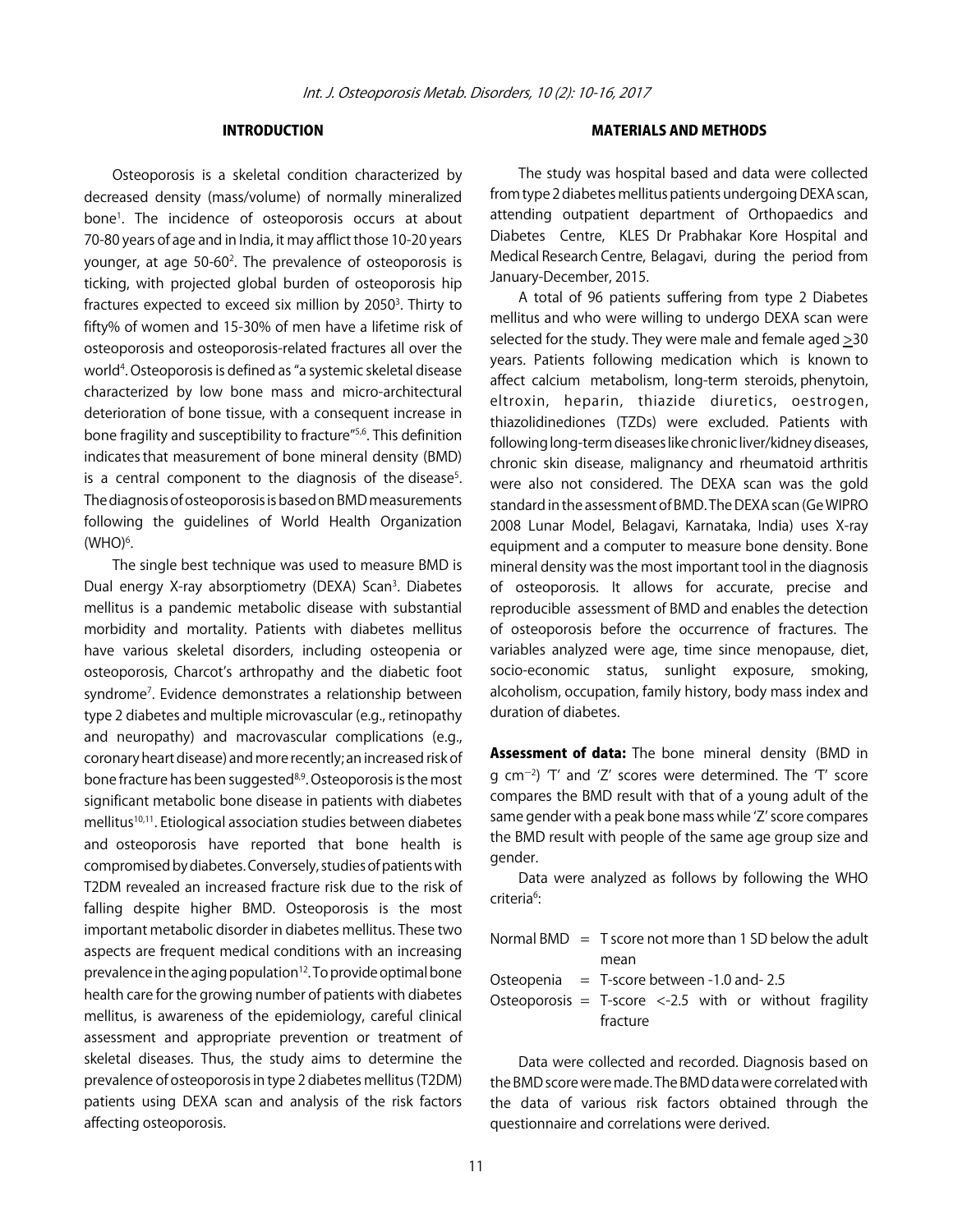**Statistical analysis:** Data were entered and analyzed using IBM SPSS Statistics software Inc., version 20.0 (Armonk, NY: IBM Corp.)<sup>13</sup>. Descriptive statistics, Mean  $\pm$  SD and t test p<0.05 was used as statistical test.

#### RESULTS

In the present study, out of 96 patients with type 2 diabetes mellitus evaluated with DEXA scan for the presence of osteoporosis and various risk factors, 50 were men and 46 were women. The overall prevalence of osteoporosis in this study were 43.75%, osteopenia 26.05% and normal BMD values were 30.2%. The prevalence of osteoporosis in men was 46% and in women was 41.3%. The study revealed the prevalence of osteoporosis at the spine was 39.6% while at the hip was 20.9%. The overall incidence seen was 43.8% (Fig. 1).

Age of all the patients in this study was above 30 years with the majority of the patients aged >60 years. Highest number of osteoporotic individuals, 27 were above 60 years (Table 1). The mean age of patients was 62 years, ranged from 37-85 years. Highest numbers of osteoporotic diabetics (27) were aged more than 60 years. Similarly, the prevalence rate of patients with BMD and age category are presented in (Table 2). The duration of diabetes was positively correlated with osteoporosis. 46.5% of osteoporotic individuals were suffering from diabetes for 6-10 years (Table 3). The number of osteoporotic diabetic in the lower socio-economic group was highest with 52.7%. A significant correlation was observed between T-score and BMD (p<0.001). Gender specific BMD is illustrated in (Fig. 2), the percentage of people with diabetes having normal BMD was highest in the upper socio-economic group (70%). The most common complaint the patients presented with was a backache (56%). Rest had reports of knee pain, sciatica, generalised weakness and diffuse body ache. The prevalence of osteoporosis was highest among patients involved in sedentary work (office work) wherein 30 patients (60%) had osteoporosis. Most of the women in this

Table 1: Total percentage of patients in the respective age category

| Age category | No. of patients (%) |
|--------------|---------------------|
| $35 - 40$    | 2(2.10)             |
| $41 - 45$    | 6(6.25)             |
| $46 - 50$    | 9(9.40)             |
| $51 - 55$    | 15 (15.60)          |
| 56-60        | 11 (11.50)          |
| >60          | 53 (55.20)          |

Table 2: Prevalence of patients categorized with respect to age and body mineral density

| Age       | Normal n (%) | Osteopenia n (%) | Osteoporosis n (%) | Total |
|-----------|--------------|------------------|--------------------|-------|
| 35-40     | 1 (50.0)     | 0(0.0)           | (50.0)             |       |
| $41 - 45$ | 4(66.7)      | 1(16.6)          | 1(16.7)            | 6     |
| 46-50     | 5(55.6)      | 3(33.3)          | 1(11.1)            | 9     |
| 51-55     | 4(26.6)      | 4(26.7)          | 7(46.7)            | 15    |
| 56-60     | 2(18.0)      | 4(36.6)          | 5(45.4)            |       |
| $>60$     | 13 (24.5)    | 13 (24.5)        | 27(51.0)           | 53    |
| Total     | 29           | 25               | 42                 | 96    |



Fig. 1: Patients with osteoporosis and osteopenia at various anatomical sites using DEXA scan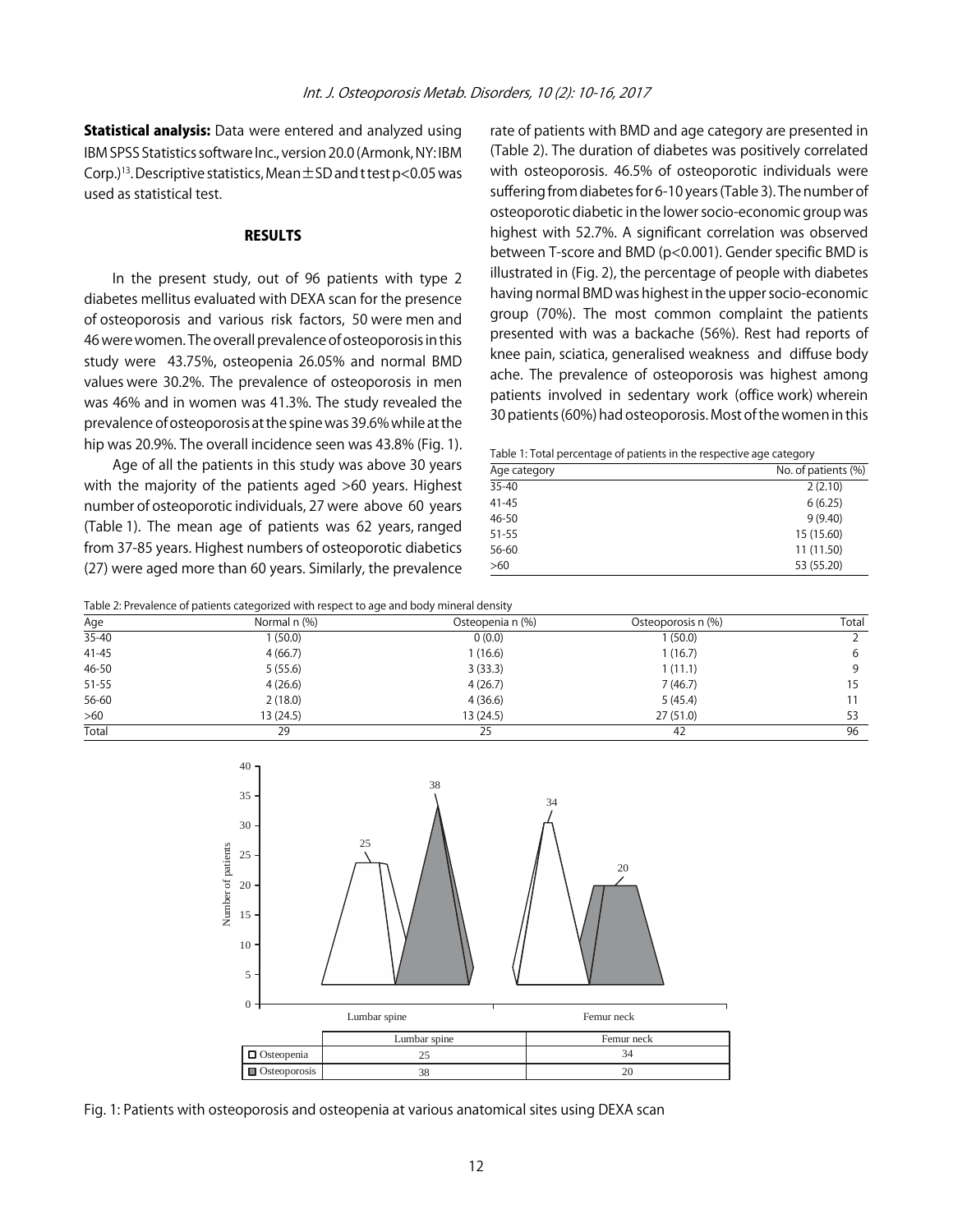

Fig. 2: Gender specific bone mineral index



Fig. 3: Patients of bone mineral density with and without alcohol consumption

| Duration of diabetes |              |                  |                    |       |  |  |
|----------------------|--------------|------------------|--------------------|-------|--|--|
| mellitus (in years)  | Normal n (%) | Osteopenia n (%) | Osteoporosis n (%) | Total |  |  |
| $0 - 5$              | 10 (52.7)    | 5(26.3)          | 4(21.0)            | 19    |  |  |
| $6 - 10$             | 12 (27.9)    | 11(25.6)         | 20(46.5)           | 43    |  |  |
| $11 - 15$            | 6(20.0)      | 9(30.0)          | 15(50.0)           | 30    |  |  |
| $16 - 20$            | (25.0)       | 0(0.0)           | 3(75.0)            | 4     |  |  |
| Total                | 29           | 25               | 42                 | 96    |  |  |
|                      |              |                  |                    |       |  |  |

Table 3: Patients with duration of diabetes mellitus and bone mineral density

study had attained menopause (91.3%) of which (71.7%) women had reached menopause for more than 10 years. Increase in the time since menopause was associated with increased risk of osteoporosis showing statistically significant with (p<0.001). The average age of menopause in this study was 46 years. Body mass index ranged from 17.3-38.5 with a mean BMI of 26.5. People with diabetes with higher body mass index had a lower incidence of osteoporosis, the correlation between BMI and BMD is presented in (Table 4). The total number of diabetics who were vegetarians in the study was 70 and non-vegetarians 26. The maximum percentage of people with diabetes with osteoporosis was in the vegetarian group (48.6%). The number of people with diabetes with an adequate amount of exposure to sunlight  $(1 \frac{1}{2} - 2 h)$  was 56 and diabetics with little exposure to sunlight  $(<1$  <sup>1</sup>/<sub>2</sub> h) was 40. The prevalence of osteoporosis was higher among the group with inadequate exposure to sunlight. The number of people with diabetes with normal BMD was highest among the group with adequate exposure to sunlight. Only 16 (16.7%) patients in this study gave a history of drinking alcoholic beverages of which 12 (75%) were osteoporotic (Fig. 3). Eighteen patients in this study were smokers of which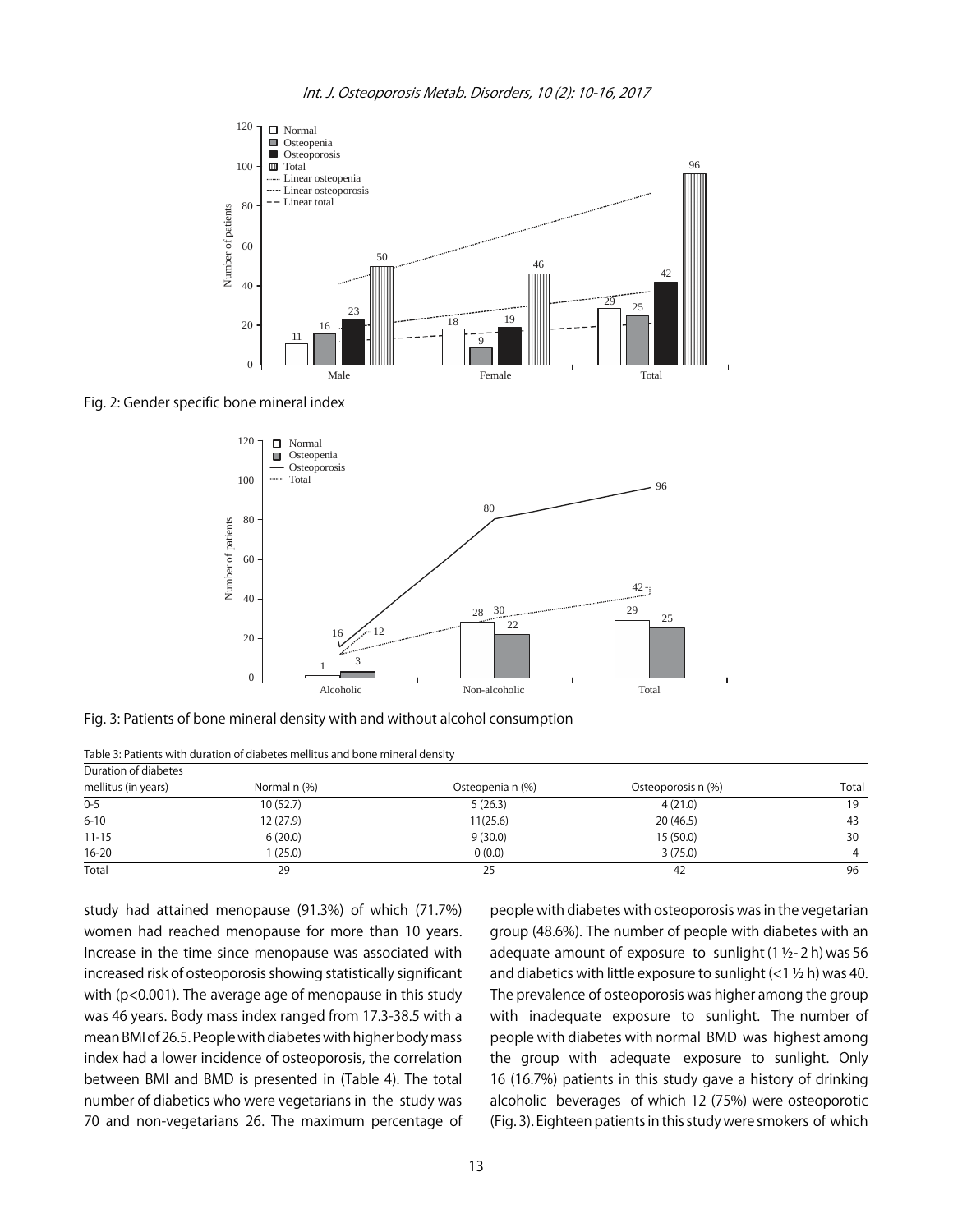Int. J. Osteoporosis Metab. Disorders, 10 (2): 10-16, 2017

| <b>BMI</b>          | Normal n (%) | Osteopenia n (%) | Osteoporosis n (%) | Total |
|---------------------|--------------|------------------|--------------------|-------|
| Underweight (<18.5) | 0(0.0)       | 0(0.0)           | 3(100.0)           |       |
| Normal (18.5-24.9)  | 3(8.3)       | 10 (27.8)        | 23 (63.9)          | 36    |
| Pre-obese (25-29.9) | 13 (39.4)    | 8(24.2)          | 12 (36.4)          | 33    |
| Obese $(>30)$       | 13 (54.1)    | 7(29.1)          | 4(16.7)            | 24    |
| Total               | 29           | 25               | 42                 | 96    |

Table 4: Patients with body mass index ranged and bone mineral index

12 (66.7%) were osteoporotic. Six (6.25%) patients had a positive family history of fracture of the hip and wrist after minor fall and all the six patients had osteoporosis in this study.

#### **DISCUSSION**

Diabetes mellitus is a pandemic and chronic metabolic disorder with substantial morbidity and mortality. Osteoporosis is also a silent disease with a harmful impact on morbidity and mortality<sup>12</sup>. In this cross-sectional study, 96 patients with diabetes mellitus were evaluated with a DEXA scan for the presence of osteoporosis and various risk factors were assessed. The overall prevalence of osteoporosis in this study was 43.8%, osteopenia was 26% and with average BMD values were 30.2%14.

Yaturu's study showed significantly lower BMD values as well as increased incidence of osteoporosis at the hip bone in skilled men with type 2 diabetes compared to age-matched controls<sup>15</sup>. Age of all the patients in this study ranged from 37-85 years. The average age of the patients in this study was 62 years. Highest numbers of osteoporotic diabetics (51%) were above 60 years. Dutta *et al*.<sup>16</sup> prospectively studied the rate of loss of BMD/annum. They concluded that rates of BMD loss at the age of 65 years were 0.91, 0.84, 0.72, 0.78 and 1.66%/annum, respectively for the neck of femur, trochanter, intertrochanteric region, total hip and ward's triangle.

In the study, prevalence of osteoporosis was highest among people with diabetes who were involved in sedentary work (homemakers, office work and retired men) where in 30 patients (60%) had osteoporosis. Cross-sectional studies show weight bearing exercises have a beneficial impact on the bone mass, development of peak bone mass and reduce the bone loss and the mechanical stress<sup>17</sup>.

The most common complaint of the patients selected for this study was backache (56%). Rest had multiple complaints of sciatica, knee pain, generalised weakness and diffuse body ache. The number of osteoporotic diabetics in the lower socio-economic group was highest 19 (52.7%). This high prevalence rate was significant as another study done to assess the bone status of Indian women from a low-income group in 289 women in the 30-60 year age group using DEXA

scan showed the prevalence of osteoporosis at the femoral neck was around 29%18. Most of the women in this study had attained menopause (91.3%) of which (71.7%) women had reached menopause for more than 10 years. Increase in the time since menopause was associated with increased risk of osteoporosis in this study showing statistically significant ( $p$ <0.001). Similarly, Kadam et  $al^{19}$  revealed BMD at all three sites of measurement (Spine, Hip and wrist) was significantly lower in postmenopausal than premenopausal women  $(p<0.001)$ .

Body mass index of the patients in this study ranged from 17.3-38.5. Patients with diabetes with higher body mass index had a lower incidence of osteoporosis. Several studies show low BMI, a measure of body composition, may be associated with number of osteoporotic fractures and osteoporosis. The highest percentage of people with diabetes with osteoporosis were in the vegetarian group (48.6%). Various Indian studies have shown that vegetarians have 50% risk of osteoporosis and 98.82% are osteopenic<sup>20,21</sup>. Critical modifiable risk factors include calcium and vitamin D deficiency, sedentary lifestyle, smoking, excessive alcohol and caffeine intake. Only 16 diabetics in this study gave a history of drinking alcohol of which 12 were osteoporotic. On top 18 people with diabetes who gave a history of smoking 12 had osteoporosis and 4 osteopenia.

In the study, 6 patients with diabetes had a positive family history of fracture of the hip and wrist after trivial fall and all 6 of them had osteoporosis. It is important to distinguish between the diagnostic and prognostic use of bone mineral density measurement. As a diagnostic tool, it gives information concerning the presence or absence of the disease with the cut-off values chosen. Its potential as a prognostic tool is to determine the future probability of osteoporosis<sup>22</sup>.

This study recommends the presence of a key risk factor that should alert the physician to the need for further assessment and intervention, pharmacologic as well as non-pharmacologic, to prevent fracture. Like major public health issue of a widespread magnitude, treatment alone cannot help the society or nation to cope with the scourge of osteoporosis<sup>23</sup>. Lifestyle factors form the cornerstone of prevention. These include regular exercise, adequate dietary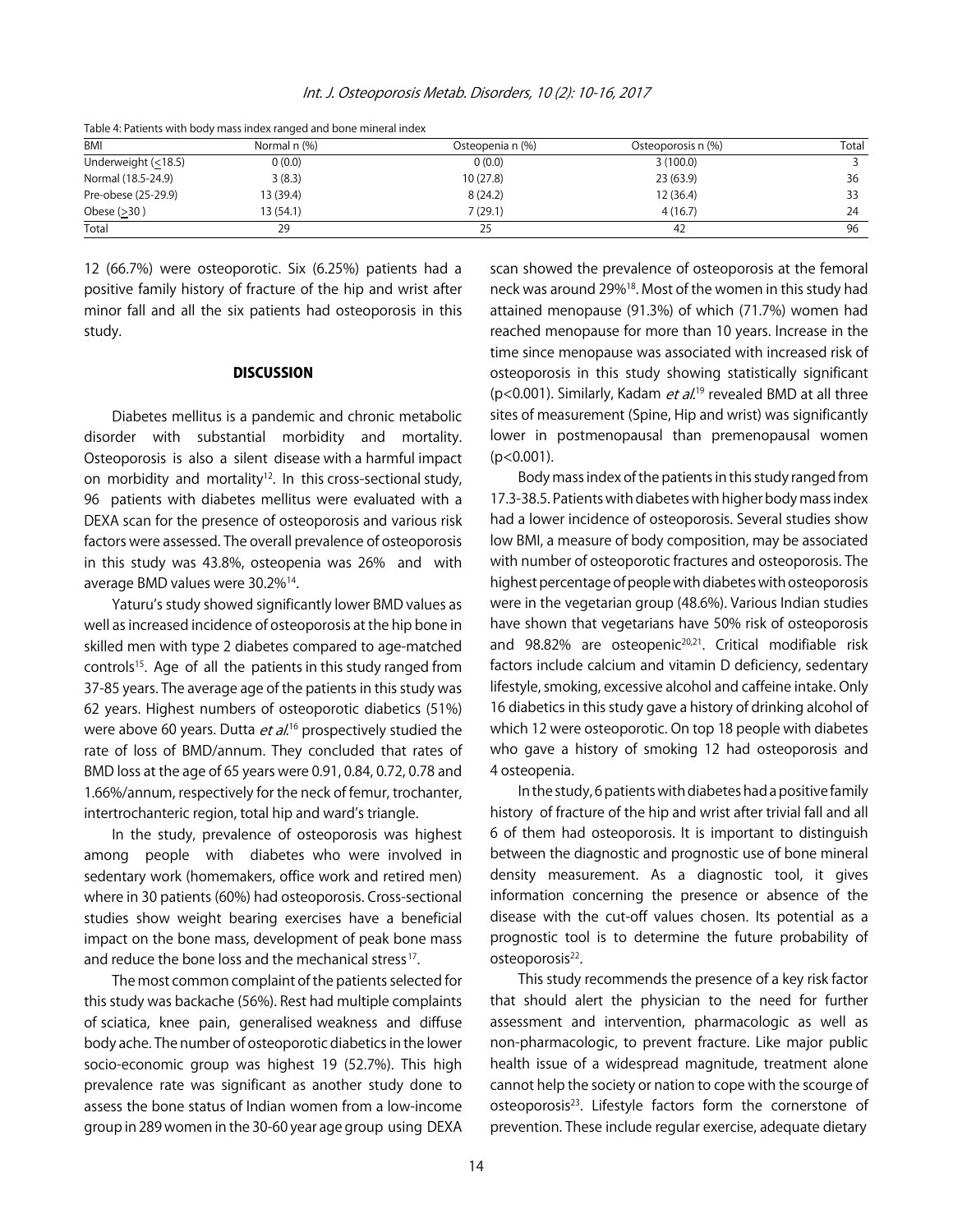calcium (1-1.5 gm/day), adequate vitamin D (800 1.4/day) and cessation of smoking and alcohol intake. Osteoporosis and related fractures have a multi factorial genesis, as a result, their management is involved $24$ . The goals of treatment in established disease are to arrest bone loss, maintain the skeletal integrity, to prevent fragility fracture and all these necessitate early intervention.

#### CONCLUSION AND RECOMMENDATION

The present study indicates that high prevalence of osteoporosis in type 2 diabetes mellitus patients is a cause for concern. Measures such as adequate glycemic control and prevention of diabetic complications are also the main stay of therapy in T2DM. Adequate intake of vitamin D, calcium, physical activity and exposure to sunlight will be useful in preventing the occurrence of osteoporosis. Areas of future research should include assessment of skeletal effects of novel anti-diabetic drugs, subset evaluation of patients with type 2 diabetes mellitus in osteoporosis treatment trials and intervention studies to reduce falls in patients with type 2 diabetes mellitus.

#### SIGNIFICANCE STATEMENTS

This study helps in establishing a relationship between osteoporosis and type 2 diabetes mellitus, showing type 2 diabetics are associated with an increased risk of non-traumatic fractures. In this study the risk factors were assessed for osteoporosis including age, gender, race, geographical location, diet, lifestyle, hormonal status, bone density, bone quality, body mass index and medical co-morbidities. Considering type 2 diabetes mellitus also has a profound impact on many of the nutritional, cytokine and hormonal factors the consequences on bone remodeling have the potential significant.

#### ACKNOWLEDGMENTS

The cooperation and support of the staff of Diabetes Centre, Department of Orthopaedics, KLES Dr Prabhakar Kore Hospital and MRC, Belagavi is greatly acknowledged. We thank Mr. Pradeep BK (Biocon) for assistance. The authors wish to acknowledge Dr. P.S. Shankar for reviewing the manuscript. The author's thank Dr. Gurudevi U. Hullepanavarmath Associate Professor of English for editing the English language of the manuscript.

#### **REFERENCES**

- 1. Lin, X., D. Xiong, Y.Q. Peng, Z.F. Sheng and X.Y. Wu et al., 2015. Epidemiology and management of osteoporosis in the People's Republic of China: Current perspectives. Clin. Interventions Aging, 10: 1017-1033.
- 2. Chavassieux, P., E. Seeman and P.D. Delmas, 2007. Insights into material and structural basis of bone fragility from diseases associated with fractures: How determinants of the biomechanical properties of bone are compromised by disease. Endocr. Rev., 28: 151-164.
- 3. Garg, M.K. and S. Kharb, 2013. Dual energy X-ray absorptiometry: Pitfalls in measurement and interpretation of bone mineral density. Indian J. Endocrinol. Metab., 17: 203-210.
- 4. Einhorn, T., 2014. World congress on osteoporosis, osteoarthritis and musculoskeletal diseases (WCO-IOF-ESCEO 2014): Meet-the-expert session. Osteoporos. Int., 25: S151-S157.
- 5. Sibonga, J.D., H.J. Evans, S.A. Smith, E.R. Spector, G. Yardley and J. Myer, 2017. Evidence report: Risk of bone fracture due to spaceflight-induced changes to bone. Technical Report No. JSC-CN-39591, NASA Johnson Space Center, Houston, TX., USA., May 12, 2017.
- 6. Kanis, J.A., 1994. Assessment of fracture risk and its application to screening for postmenopausal osteoporosis: Synopsis of a WHO report. Osteoporos. Int., 4: 368-381.
- 7. Carnevale, V., E. Romagnoli, L. D'Erasmo and E. D'Erasmo, 2014. Bone damage in type 2 diabetes mellitus. Nutr. Metab. Cardiovasc. Dis., 24: 1151-1157.
- 8. Chawla, A., R. Chawla and S. Jaggi, 2016. Microvasular and macrovascular complications in diabetes mellitus: Distinct or continuum? Indian J. Endocrinol. Metab., 20: 546-551.
- 9. Mastrandrea, L.D., J. Wactawski-Wende, R.P. Donahue, K.M. Hovey, A. Clark and T. Quattrin, 2008. Young women with type 1 diabetes have lower bone mineral density that persists over time. Diabetes Care, 31: 1729-1735.
- 10. Watts, N.B., J.P. Bilezikian, K. Usiskin, R. Edwards, M. Desai, G. Law and G. Meininger, 2016. Effects of canagliflozin on fracture risk in patients with type 2 diabetes mellitus. J. Clin. Endocrinol., 101: 157-166.
- 11. Kumar, B.S., A. Ravisankar, A. Mohan, D.P. Kumar, D.T. Katyarmal, A. Sachan and K.V.S. Sarma, 2015. Effect of oral hypoglycaemic agents on bone metabolism in patients with type 2 diabetes mellitus and occurrence of osteoporosis. Indian J. Med. Res., 141: 431-437.
- 12. Christensen, J.O. and O.L. Svendsen, 1999. Bone mineral in pre- and postmenopausal women with insulin-dependent and non-insulin-dependent diabetes mellitus. Osteoporos. Int., 10: 307-311.